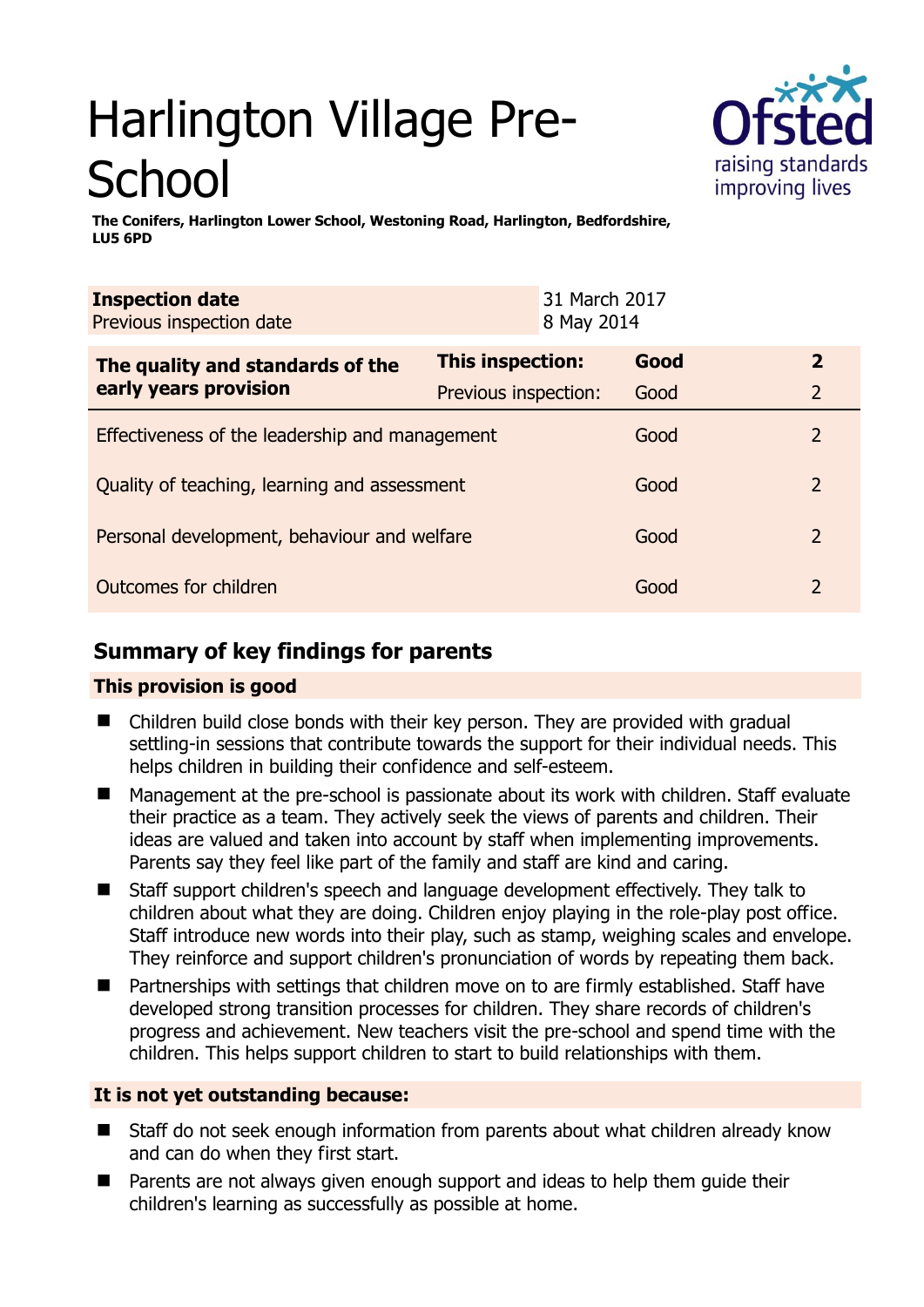## **What the setting needs to do to improve further**

#### **To further improve the quality of the early years provision the provider should:**

- seek more information from parents about what children already know and can do when they first start, in order to involve parents more fully in the assessments of the starting points for children's learning
- explore further ways to support parents in quiding their children's learning at home.

#### **Inspection activities**

- The inspector observed the quality of teaching during activities indoors and outdoors and assessed the impact this has on children's learning.
- The inspector spoke with staff and children during the inspection.
- The inspector completed and discussed a joint observation with the pre-school manager.
- The inspector had a meeting with the pre-school manager. She looked at relevant documentation and evidence of the suitability of staff working in the pre-school.
- The inspector spoke to a number of parents during the inspection and took account of their views.

**Inspector**  Michelle Baldock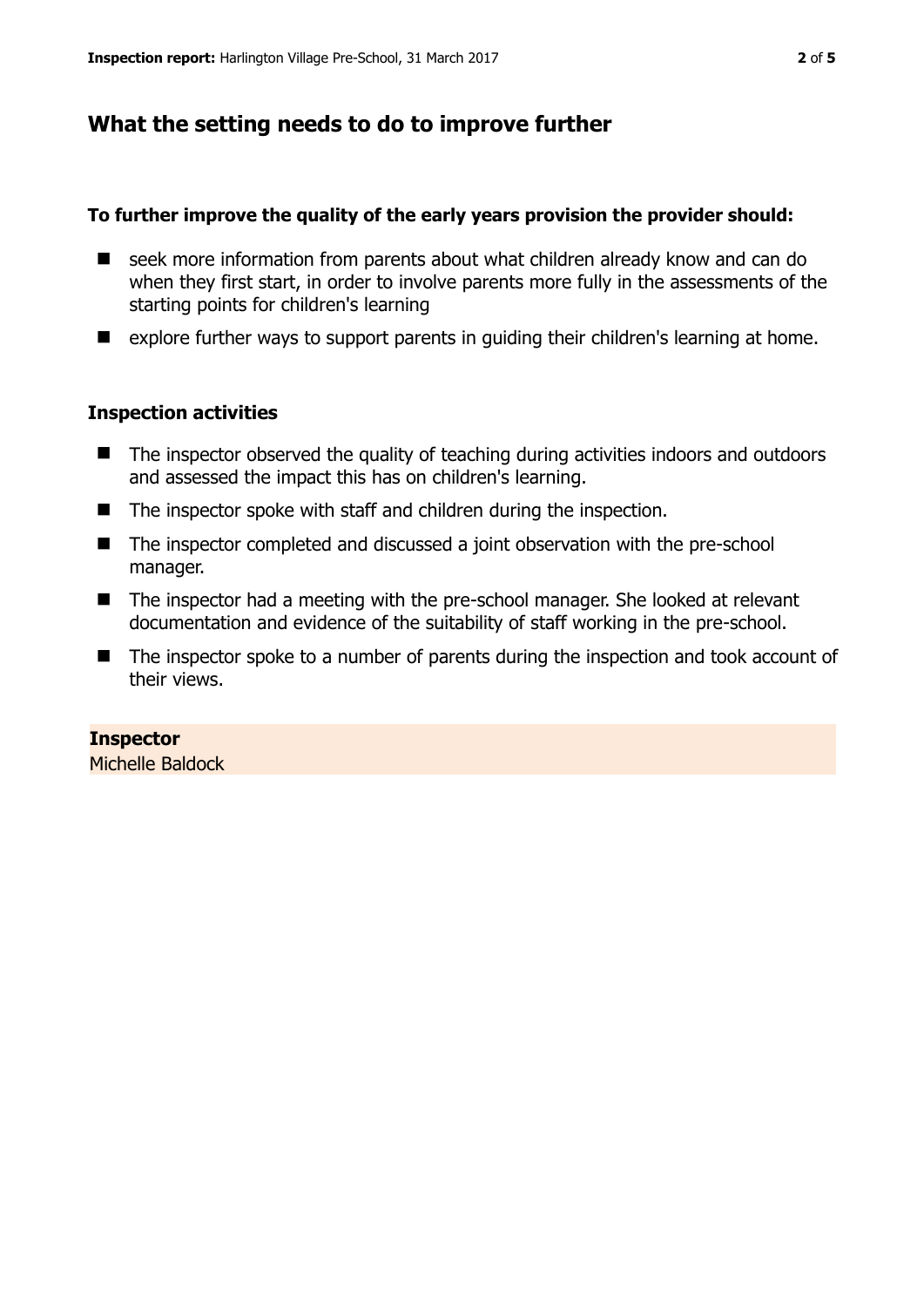## **Inspection findings**

### **Effectiveness of the leadership and management is good**

The arrangements for safeguarding are effective. Staff have a good understanding of the signs and symptoms of abuse. They know the procedures to follow and who to contact with any such concerns. Staff frequently review assessments of children's learning to identify gaps in learning and provide tailored support to enable children to continue to make progress. The manager closely monitors staff's quality of teaching and practice through observation, supervision meetings and appraisals. All staff feel valued and eagerly attend training and further development to build on their skills and gain new qualifications. They work in good partnership with other settings that children. They share records of achievement to help support continuity of care and learning.

#### **Quality of teaching, learning and assessment is good**

Children enjoy practising their early writing skills. They are encouraged to write pretend letters and draw pictures to their family. Staff support them in writing their names on envelopes. Children develop their mathematical skills through games and activities. For example, with staff support they count play money as they pretend to buy stamps at the role-play post office. Children count the number of pieces of train track they have used to create their track. Staff work in partnership with other agencies to support the individual needs of all children. During story sessions, children are encouraged to be actively involved and eagerly participate with their thoughts about what may happen in the story.

#### **Personal development, behaviour and welfare are good**

Staff provide good opportunities for children to access fresh air and exercise. They enjoy nature walks and bug hunts in the local fields. Children take turns on push-along bicycles and trikes. They learn about the world around them as they plant flowers and water them to help them grow. Children's independence skills are promoted well by staff. They skilfully pour their own drinks and serve their own healthy snacks. Staff talk to children about food that is good for them. Children like the responsibility of completing tasks, such as tidying up what they have been playing with at the end of the session. Staff help children to learn about risks in the environment. They talk to them about how to cross the road safely and remind them to pick toys up when they fall on the floor.

## **Outcomes for children are good**

Children are eager learners. They happily participate in the wide range of interesting and challenging activities. All children make good progress and learn the skills needed ready for their move on to school. They enjoy exploring the differences in the consistency of sand as they add water. Children work together to create pretend food and talk about what food they like to eat.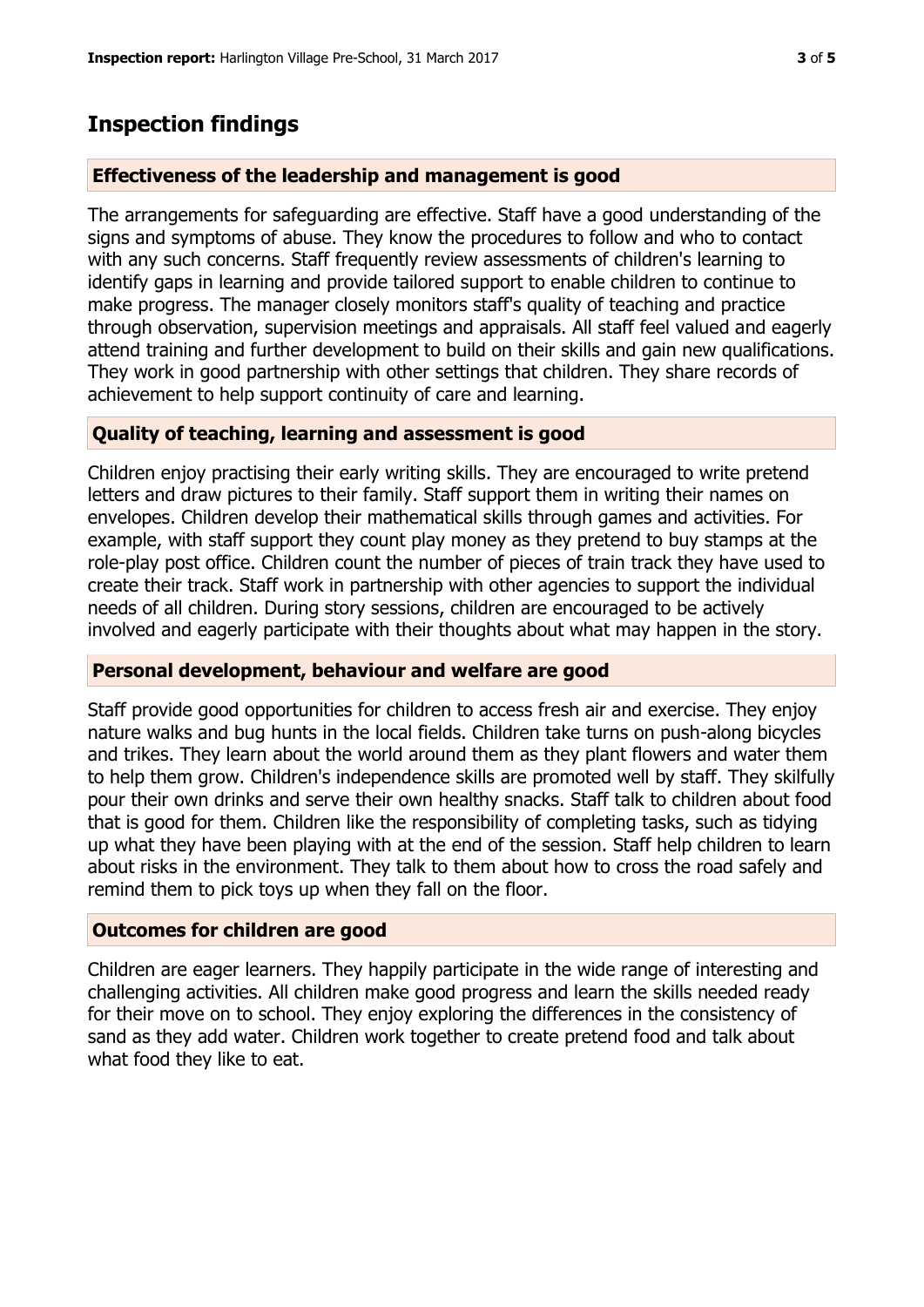# **Setting details**

| Unique reference number                             | EY280224                                                                             |  |
|-----------------------------------------------------|--------------------------------------------------------------------------------------|--|
| <b>Local authority</b>                              | <b>Central Bedfordshire</b>                                                          |  |
| <b>Inspection number</b>                            | 1087927                                                                              |  |
| <b>Type of provision</b>                            | Sessional provision                                                                  |  |
| Day care type                                       | Childcare - Non-Domestic                                                             |  |
| <b>Registers</b>                                    | Early Years Register, Compulsory Childcare<br>Register, Voluntary Childcare Register |  |
| Age range of children                               | $2 - 8$                                                                              |  |
| <b>Total number of places</b>                       | 32                                                                                   |  |
| Number of children on roll                          | 119                                                                                  |  |
| Name of registered person                           | Harlington Village Pre-School Committee                                              |  |
| <b>Registered person unique</b><br>reference number | RP523670                                                                             |  |
| Date of previous inspection                         | 8 May 2014                                                                           |  |
| <b>Telephone number</b>                             | 07963 534038                                                                         |  |

Harlington Village Pre-School was registered in 2004. The pre-school employs six members of childcare staff, all hold appropriate early years qualifications at level 2 and above. The pre-school opens from Monday to Friday during term time only. Sessions are from 8.50am until 11.50am, with a lunch club for children until 12.30pm. The afternoon sessions are from 12.30pm until 3.30pm. Wrap-around care is provided from 7.45am until 8.45am and from 3.30pm until 6pm. The pre-school provides funded early education for children aged two, three and four years.

This inspection was carried out by Ofsted under sections 49 and 50 of the Childcare Act 2006 on the quality and standards of provision that is registered on the Early Years Register. The registered person must ensure that this provision complies with the statutory framework for children's learning, development and care, known as the early years foundation stage.

Any complaints about the inspection or the report should be made following the procedures set out in the guidance 'Complaints procedure: raising concerns and making complaints about Ofsted', which is available from Ofsted's website: www.gov.uk/government/organisations/ofsted. If you would like Ofsted to send you a copy of the guidance, please telephone 0300 123 4234, or email enquiries@ofsted.gov.uk.